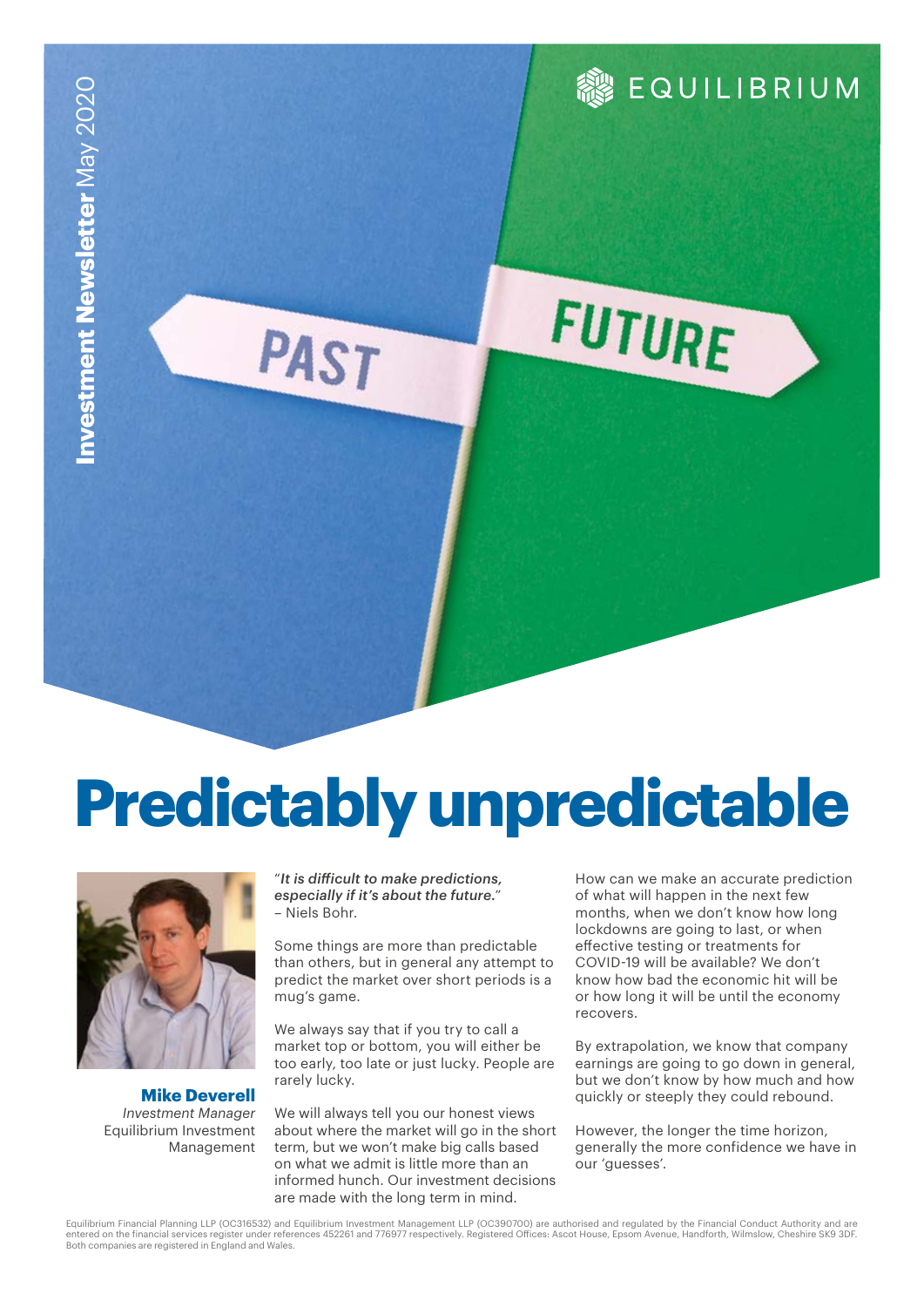## **Read the book**

We often talk about the price/earnings (PE) ratio of the market as being a good indicator of potential returns over the long term. At present, the UK market is valued at around 13.5 times the overall earnings (profits) of the companies that make up the market. This is below the long-term average and, in the past, we have tended to see above average returns over periods starting with similar levels of PE.

However, given what I just said – that earnings will almost certainly go down substantially - how reliable an indicator is it? If, for example, profits on aggregate are down 20% over the next six months (just a guess!), is the 'real' PE ratio maybe more like 17x, which is not quite so cheap?

Happily, there are other indicators that historically have been equally good, if not better, predictors of returns.

One of our favoured indicators is called the price/book ratio. The book value of the companies is essentially the total value of its assets minus liabilities, as stated in its accounts.

We then compare this to the total market capitalisation of the stock (the number of shares in issue x the share price). A price/book ratio of 1.5x means that the market value is 1.5 times bigger than the book value, for example. A number below one means that a company's market value is less than its book value.

FUTURE

In theory, a company's book value shouldn't be quite so volatile as its profits. Yes, asset values may fall and liabilities may increase, but book values ought to be much more stable than earnings given that many companies may become loss making in the short term.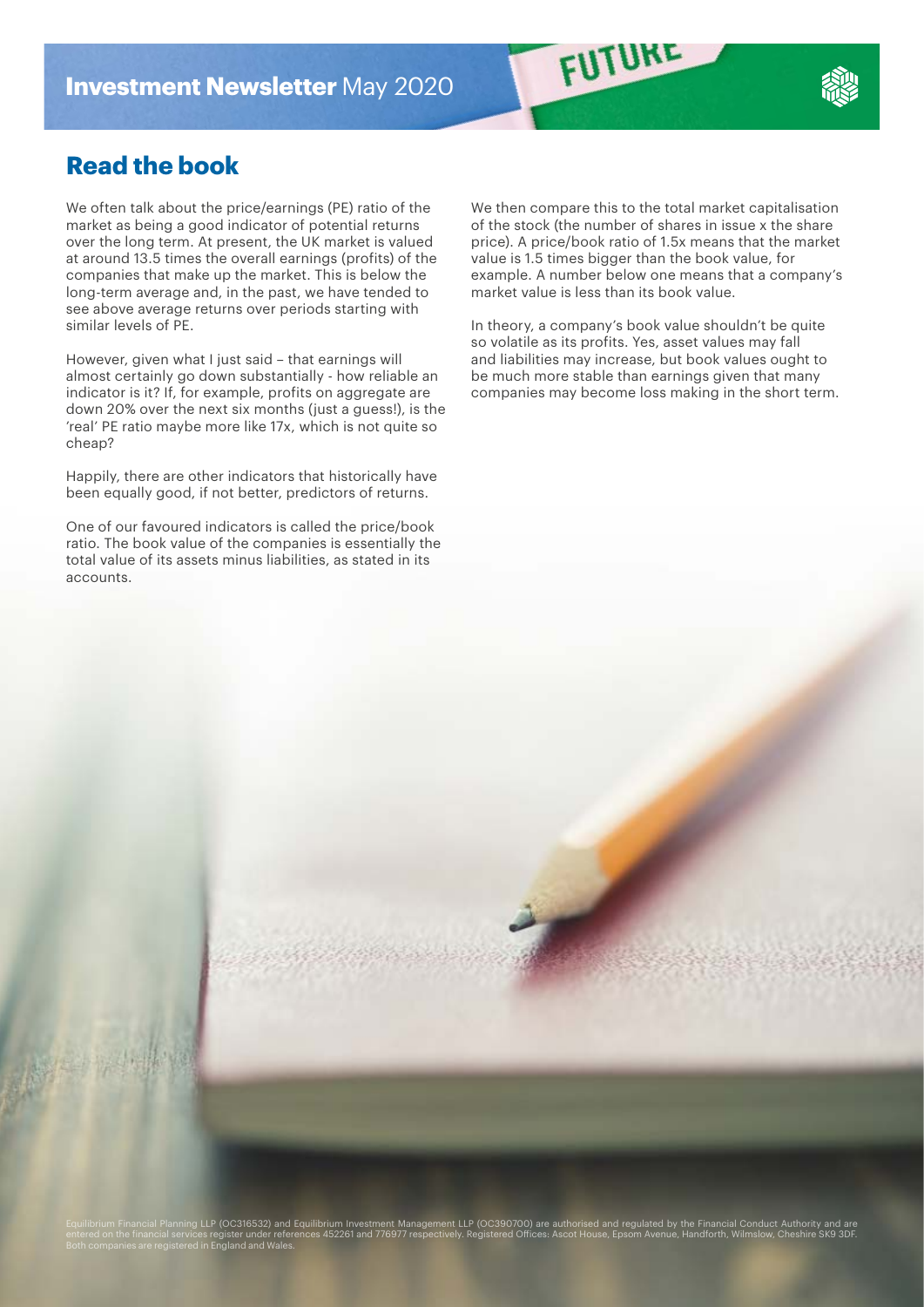## **History lessons**

At present, the UK stock market is valued at about 1.1x book. This is very low by historic standard.

The charts on this page show the relationship between price/book and historic returns over various time periods. There are four charts looking at one-, two-, five-, and tenyear periods.

Each dot on the chart represents a different period of the UK market. The higher the dot is on the chart, the higher the returns were. The horizontal axis has what the price/ book ratio was at the start of that period.

For the statistically minded reader, I've included the r-squared number on the chart. This is a measure of how strong the relationship has been, with zero meaning no relationship and one meaning a perfect relationship. Alternatively, you can just look at the patterns on the charts!

The vertical line shows where the price/book is at present, whilst the sloping line is a line of best fit.

On the one-year chart, there is almost no pattern (an r-squared of just 0.18 which is statistically insignificant). In other words, what the valuation of the market is now

probably has almost no bearing on what level the market might be in 12 months' time.

FUTURE

Over two years, there is something of a pattern forming but still not a very tight formation! Visually, we can say we've not seen a negative return over past two-year periods when we've been at current levels, but we can draw few other conclusions.

When we get out to five-year periods though, things become more interesting. We now see a much clearer pattern and have a decent r-squared of 0.65 (roughly a 65% correlation). Our line of best fit intersects with the vertical line which shows the current valuation, at roughly the 20% pa mark.

Ten years is even better, with an r-squared of 0.84 (an 84% correlation) and the two lines intersect at above 15% pa.



Equilibrium Financial Planning LLP (OC316532) and Equilibrium Investment Management LLP (OC390700) are authorised and regulated by the Financial Conduct Authority and are entered on the financial services register under references 452261 and 776977 respectively. Registered Offices: Ascot House, Epsom Avenue, Handforth, Wilmslow, Cheshire SK9 3DF. Both companies are registered in England and Wales.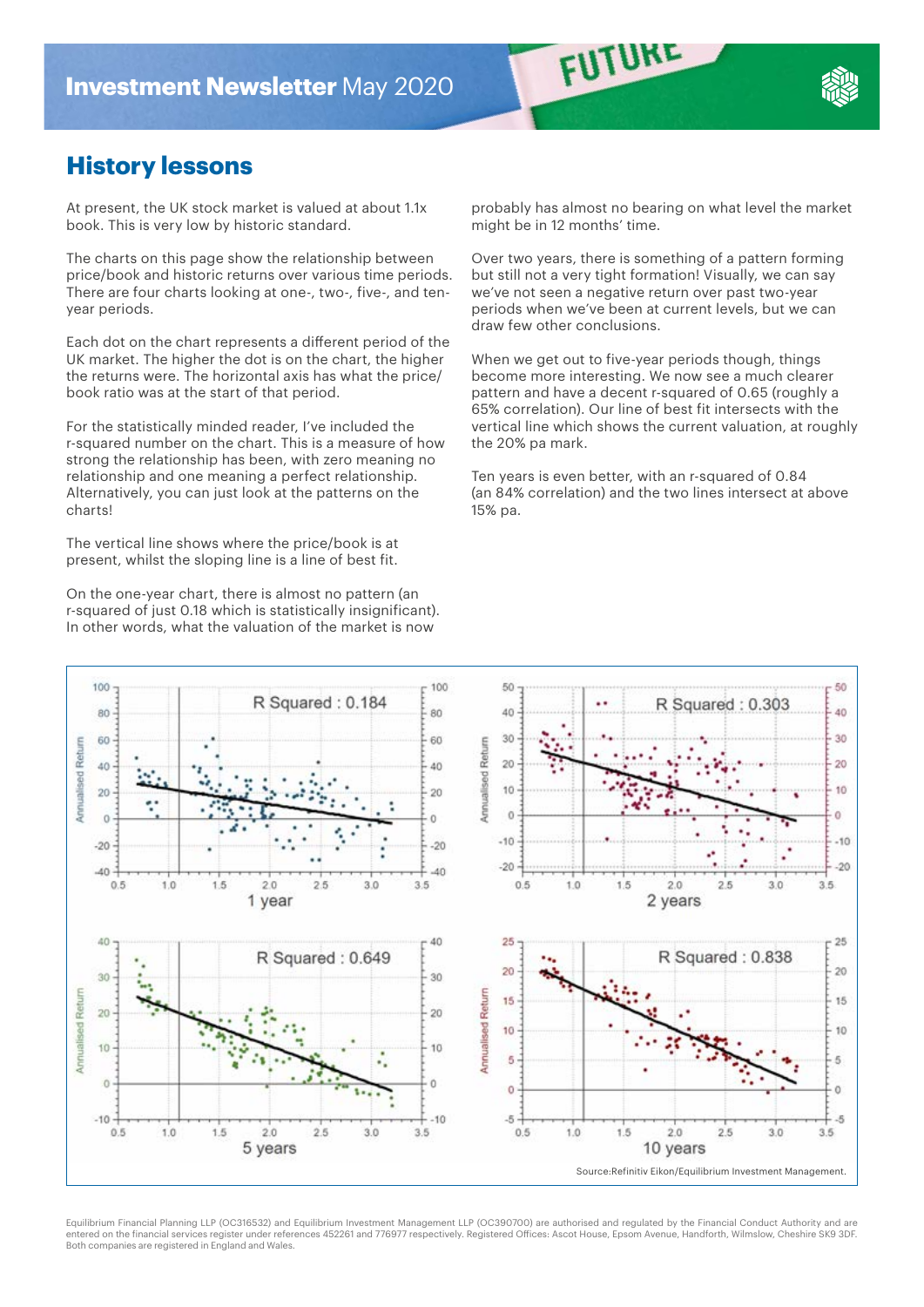

We can't predict the future, but we do believe we can learn from the past. In the past, we have seen some very good returns when markets have been this cheap, but only if we've been prepared to be patient. It has taken at least five years for this to be a useful indicator.

Of course, I should point out that this is all history and things may be very different in the future. In particular, accounting standards change over time and how assets and liabilities are recorded will of course affect book value.

There is an argument to say that this indicator had more value historically when companies made 'real' things. It is easy to value a building, a machine, cash in the bank etc, but it's much harder to value intellectual property.

With our increasingly service-based economy, these intangible assets become more important. What is the book value of Microsoft based on? Its software is its most valuable asset, not any particular machinery.

However, if anything, this means that book values are perhaps understating such companies' true worth. Book values are therefore less useful for tech-heavy markets like the US, but perhaps still worth bearing in mind in the UK where we have fewer such firms.

FUTURE

I have no idea which direction the market will go tomorrow, over the next week or even the next few months. However, there are reasons to believe that the long-term returns can be very positive.

Equilibrium Financial Planning LLP (OC316532) and Equilibrium Investment Management LLP (OC390700) are authorised and regulated by the Financial C entered on the financial services register under references 452261 and 776977 respectively. Registered Offices: Ascot House, Epsom Avenue, Handforth, Wilmslow, Cheshire SK9 3DF.<br>Both companies are registered in England and